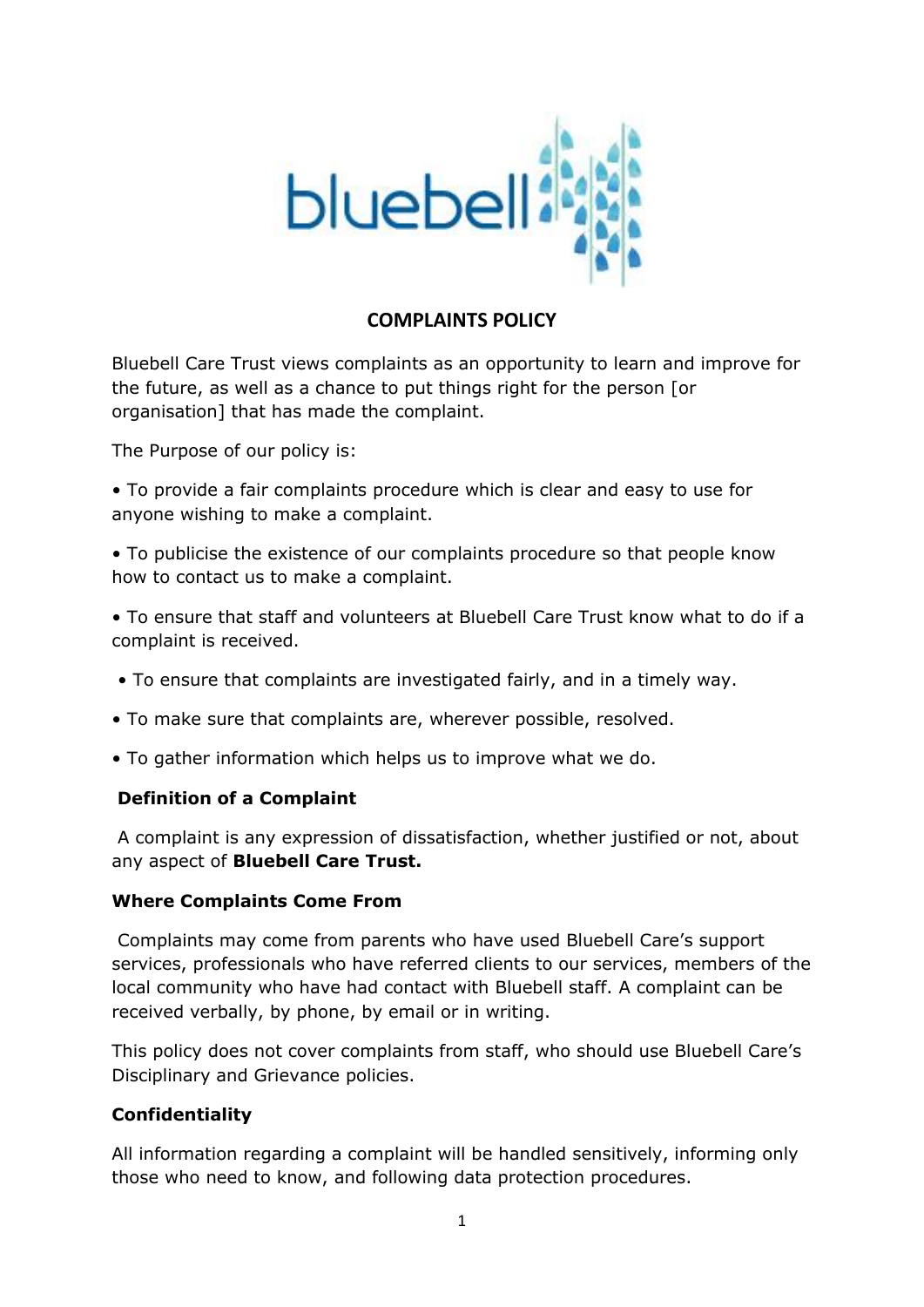Overall responsibility for this policy and its implementation lies with the board of trustees.

**Review** This policy is reviewed regularly and updated as required.

Adopted on:…………………………………………………………………………………..

Last reviewed:…April 2022…………………………………………………………………………….

# **Complaints Procedure for Bluebell Care Trust**

# **Publicised Contact Details for Complaints**:

Written complaints may be sent to: hello@bluebellcare.org

Verbal complaints may be made by phone to **0117 922 0746** or in person to any of Bluebell Care's staff.

## **Receiving Complaints**

Formal complaints need to be recorded. The person who receives a phone or in person complaint should:

- Write down the facts of the complaint.
- Take the complainant's name, address and telephone number.
- Record what the relationship of the complainant to Bluebell Care (for example: client, health professional etc)

• Ensure that the Complainant is aware of Bluebell Care Trusts complaints procedure.

• Inform the complainant what will happen next and how long it will take.

• Where appropriate, ask the complainant to send a written account by email so that the complaint is recorded in the complainant's own words.

## **Resolving Complaints**

## *Stage One*

In many cases, a complaint is best resolved by the person responsible for the issue being complained about. If the complaint has been received by that person, they may be able to resolve it swiftly and should do so if possible and appropriate. Whether or not the complaint has been resolved, the complaint information should be passed to **Ruth Jackson** within one week.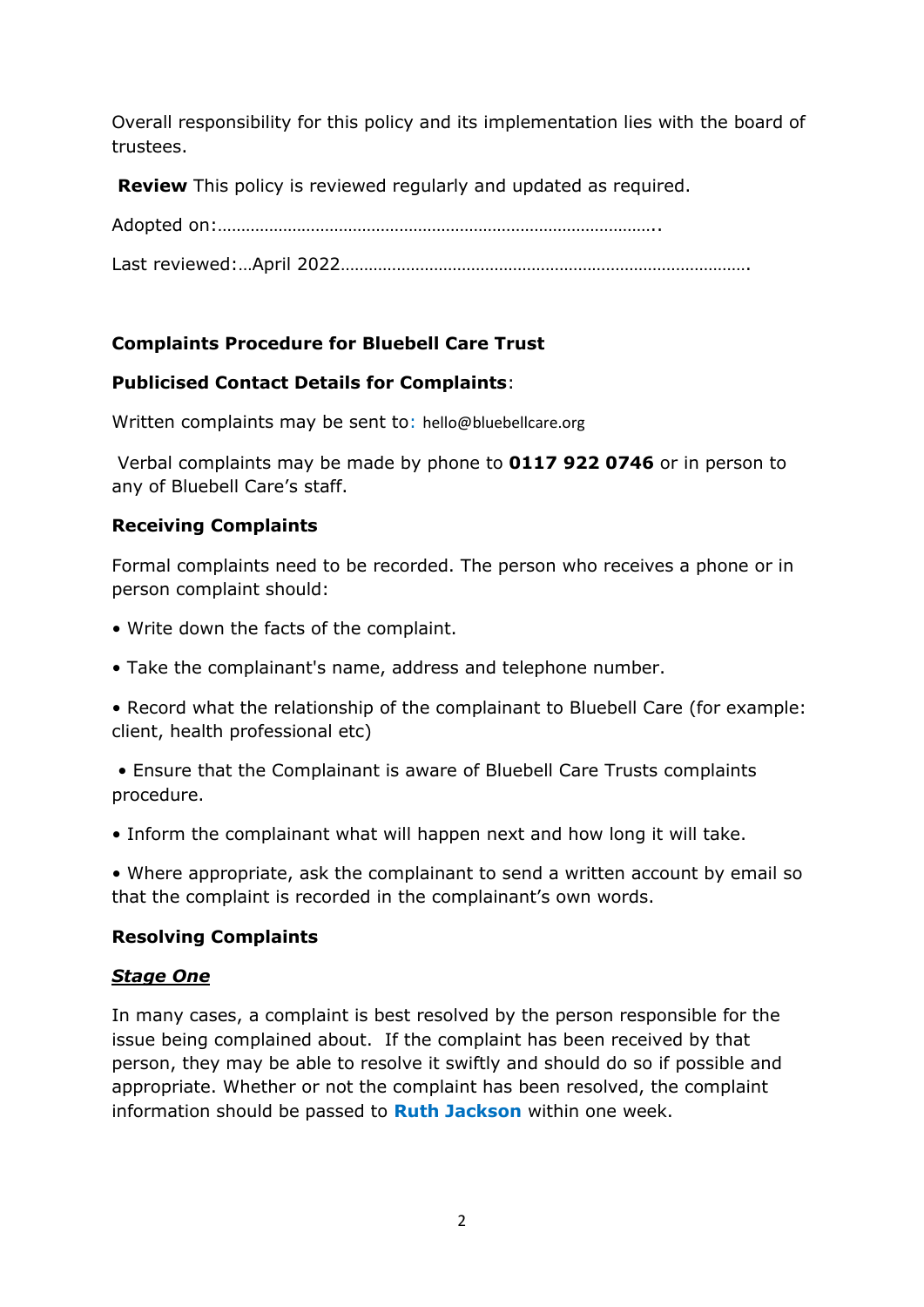On receiving the complaint**, Ruth Jackson** should record it in the complaints log. If it has not already been resolved, it will be delegate to an appropriate person to investigate, and to take appropriate action.

If the complaint relates to a specific person, they should be informed and given a fair opportunity to respond. Complaints should be acknowledged by the person handling the complaint within a week. The acknowledgement should say who is dealing with the complaint and when the person complaining can expect a reply.

A copy of this complaints procedure should be attached. Ideally complainants should receive a definitive reply within four weeks. If this is not possible because for example, an investigation has not been fully completed, a progress report should be sent with an indication of when a full reply will be given.

Whether the complaint is justified or not, the reply to the complainant should describe the action taken to investigate the complaint, the conclusions from the investigation, and any action taken as a result of the complaint.

### **Stage Two**

If the complainant feels that the problem has not been satisfactorily resolved at Stage One, they can request that the complaint is reviewed at Board level. At this stage, the complaint will be passed to the **Chair of Trustees**.

The request for Board level review should be acknowledged within a week of receiving it. The acknowledgement should say who will deal with the case and when the complainant can expect a reply. The Chair of Trustees may investigate the facts of the case themselves or delegate a suitably senior person to do so. This may involve reviewing the paperwork of the case and speaking with the person who dealt with the complaint at Stage One.

If the complaint relates to a specific person, they should be informed and given a further opportunity to respond. The person who dealt with the original complaint at Stage One should be kept informed of what is happening.

Ideally complainants should receive a definitive reply within four weeks. If this is not possible because for example, an investigation has not been fully completed, a progress report should be sent with an indication of when a full reply will be given.

Whether the complaint is upheld or not, the reply to the complainant should describe the action taken to investigate the complaint, the conclusions from the investigation, and any action taken as a result of the complaint.

The decision taken at this stage is final, unless the Board decides it is appropriate to seek **external** assistance with resolution.